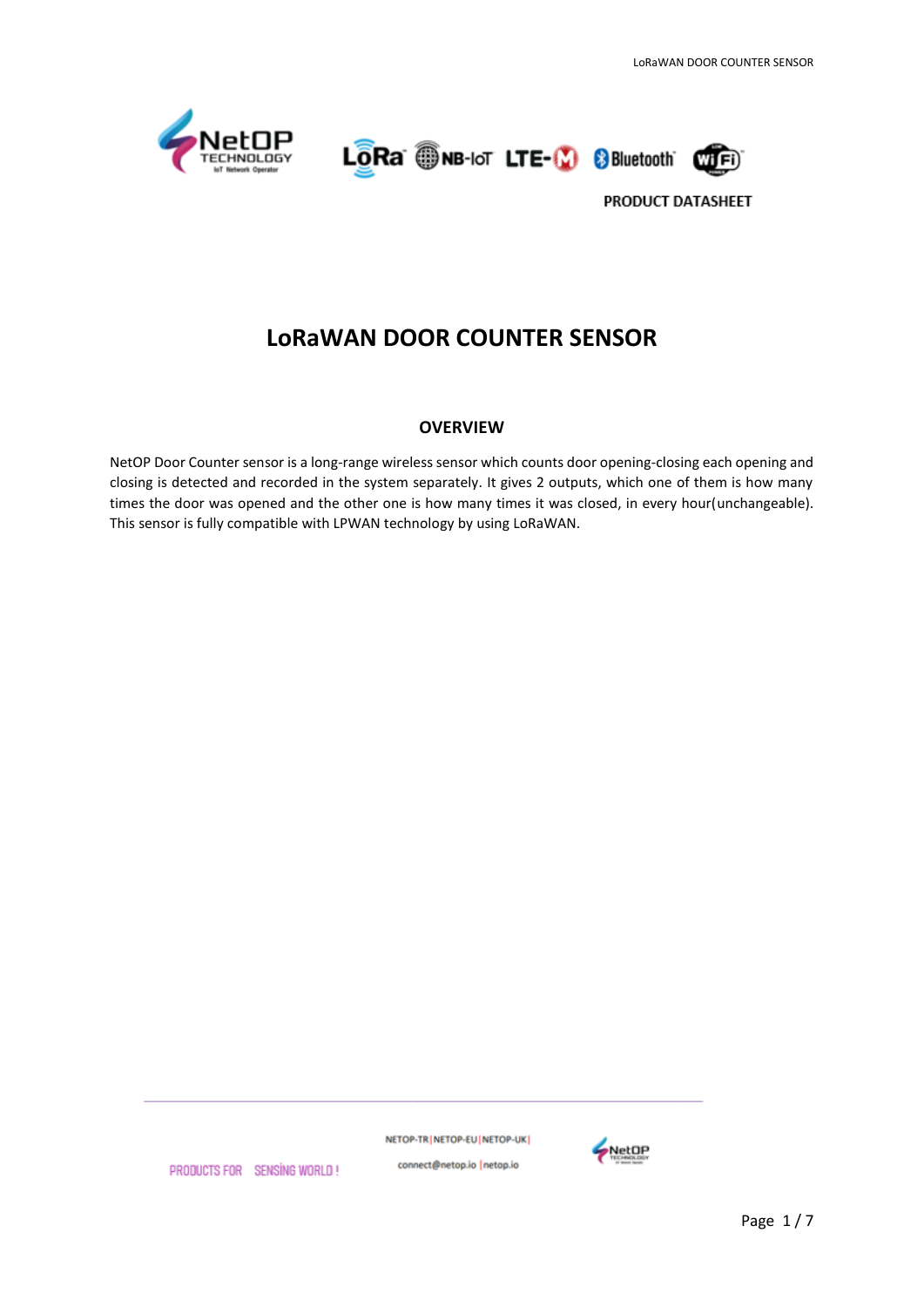





## **TECHNICAL DRAWING**

#### **Box With Terminal Seal**





SECTION A-A

#### **Cover Page**



NETOP-TR | NETOP-EU | NETOP-UK |

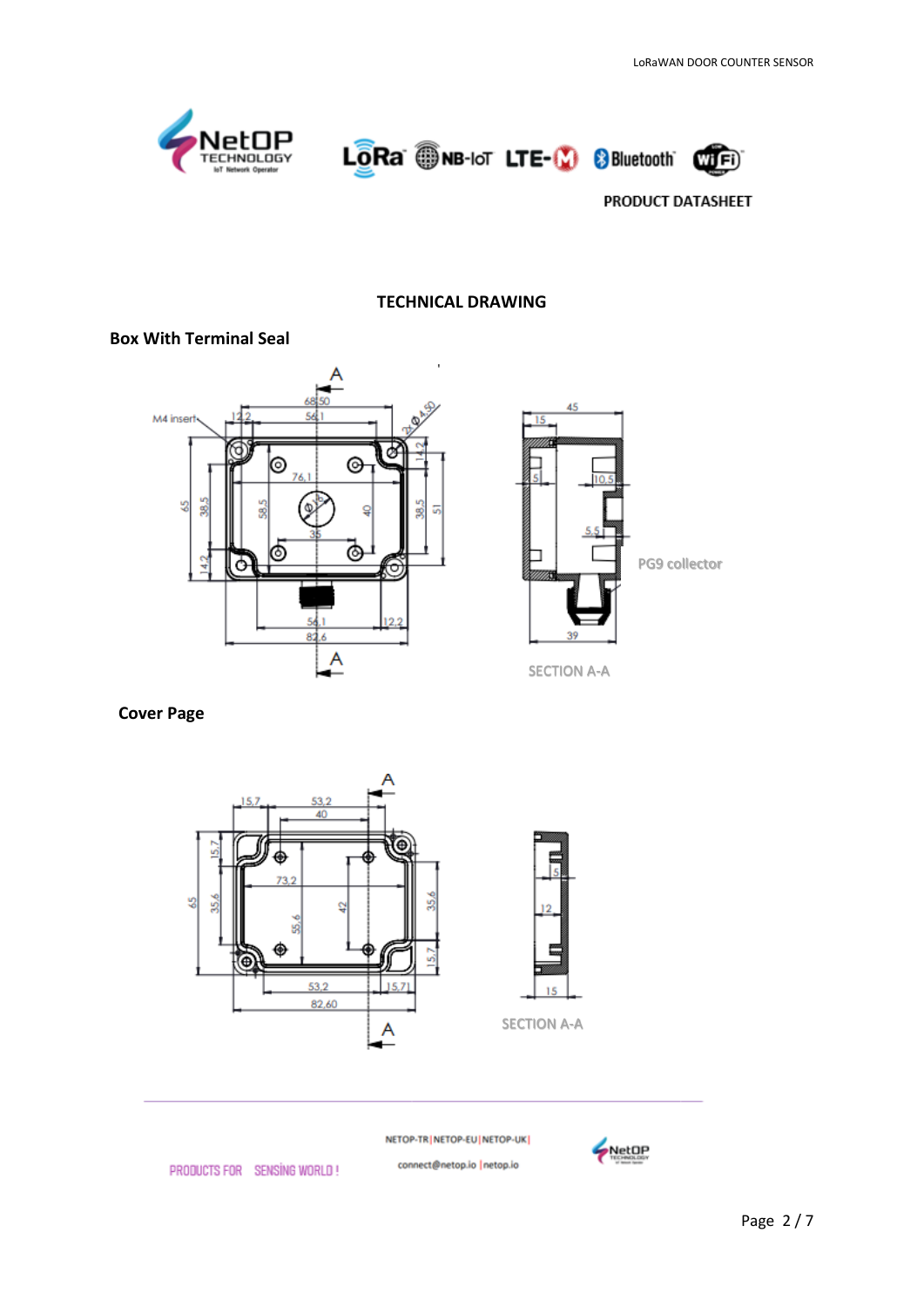





# **KEY FEATURES**

Real Plug & Play Easy to mount & install Compatible with LoRaWAN™ specification Maintenance free Secure communication (AES-128) Ultra -Low Power Consumption Certificate: LoRaWAN™

## **COMMUNICATION SPECS**

Compatible with LoRaWAN Specification 1.0.3

The sensor uses Low Power Wide Area Network-LPWAN technology (LoRa) for connectivity

Compliant with Low and High Frequencies (AS923, AU915, CN470, CN779, EU433, EU868, IN865, KR920, RU864, US915 MHz ISM bands)

Supports High power and Low power LoRa RF applications: - Up to +22 dBm at US915 and AU915, - Up to +14 dBm elsewhere

Ultra -low power consumption. Excellent long-term stability.

170 dB maximum link budget

Radio Performance: High RX sensitivity down to -148 dBm

Full ADR, OTAA and ABP support

Long range wireless data transmission

NETOP-TRINETOP-EUINETOP-UKI

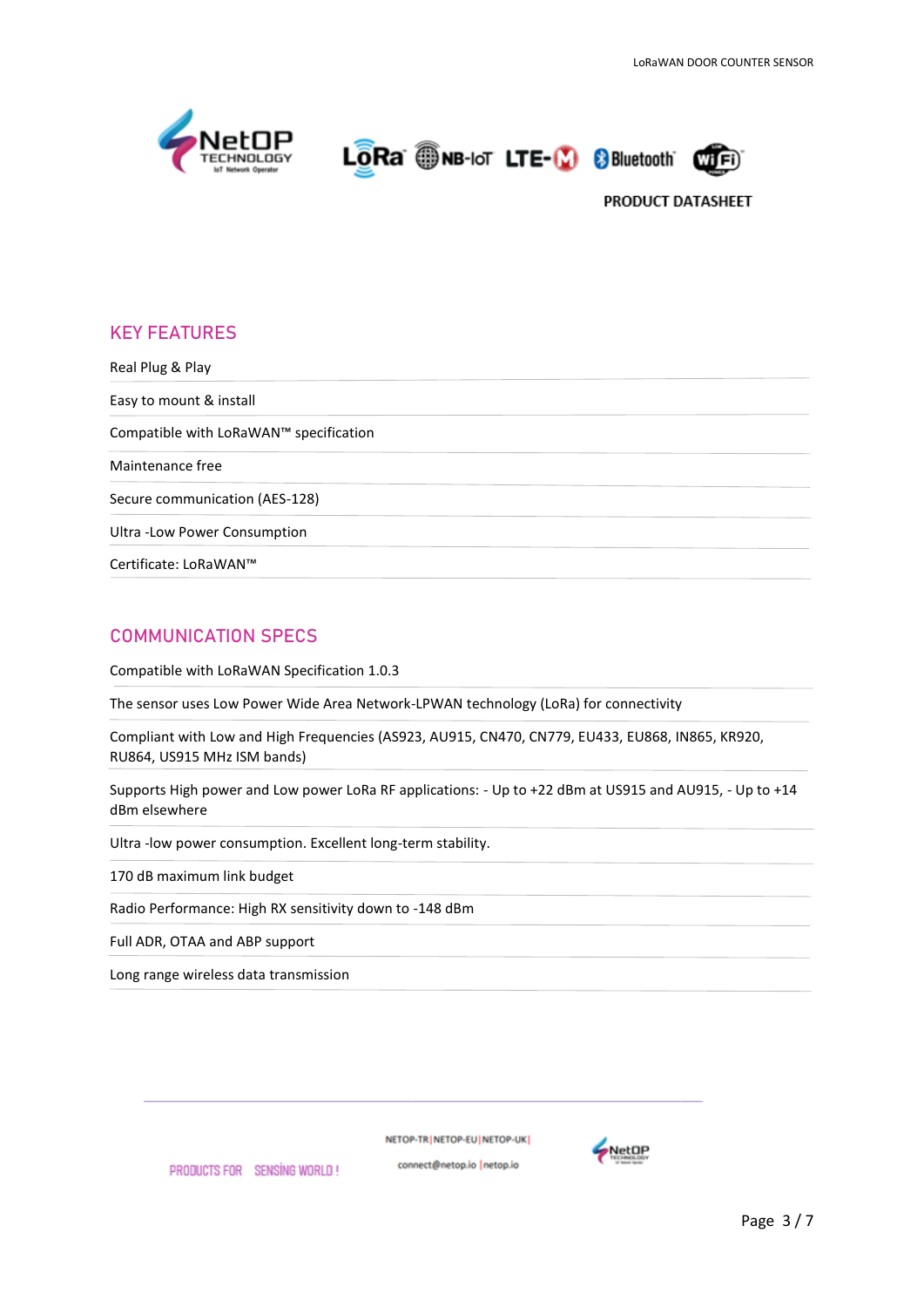





## **MECHANICS**

Housing: ABS (IP65 or higher)

Dimensions: 82.5 x 65 x 45 mm

Operating Temperature: 0°C to 40°C

### **POWER SUPLY**

AA Battery 3.6 V Li-SOCI2-Saft LS 14500

## **INDICATORS**

Status LED (on board)

## **DOOR COUNTER SENSOR SPECIFICATIONS**

Output: Opened / Closed

## **CERTIFICATIONS & RELIABILITY**

EN 60950-1;2006/A2:2013

ETSI EN 301 489-17 V3.1.1(2017-02)

EN 55032:2015

NETOP-TR | NETOP-EU | NETOP-UK |

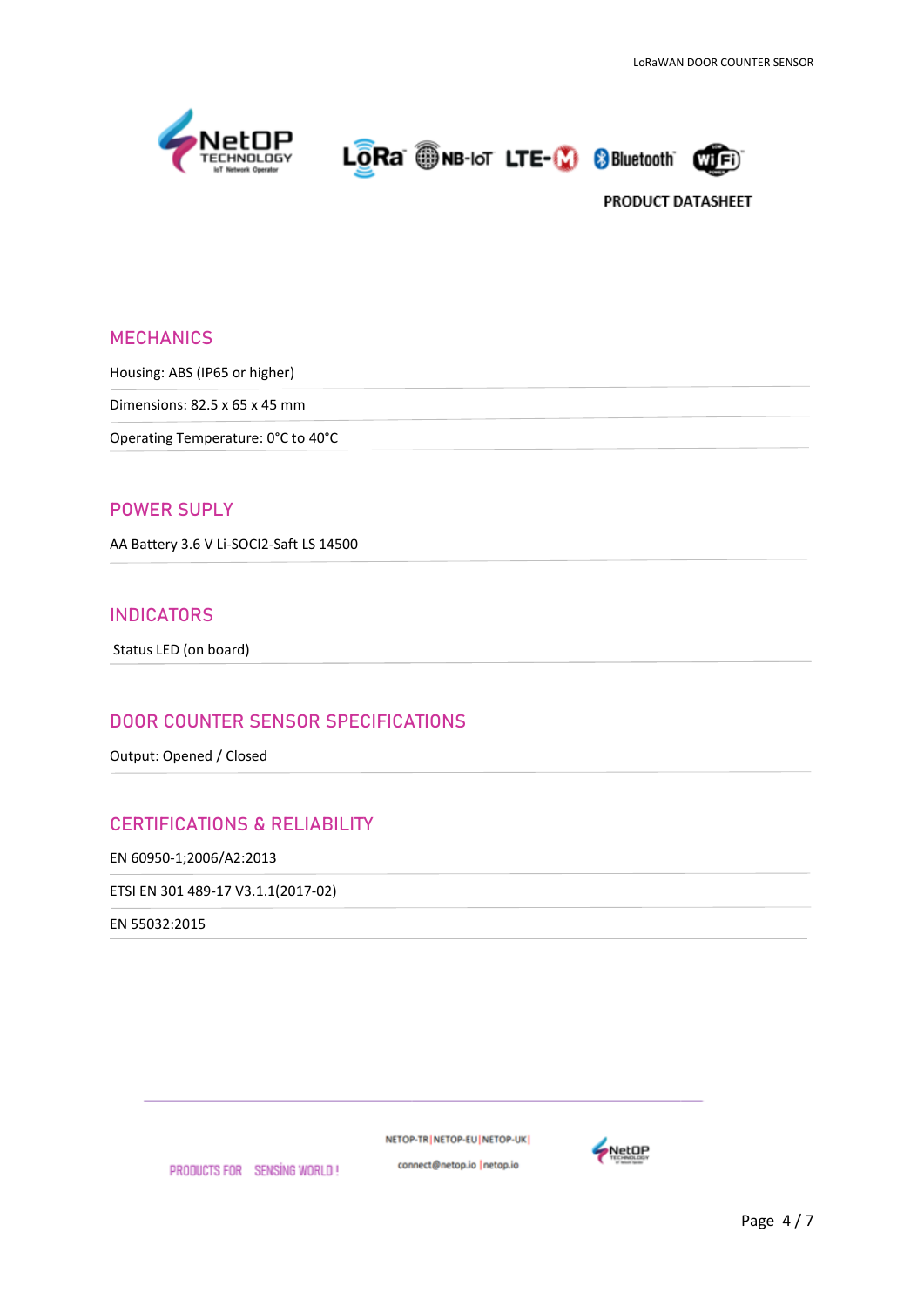





# **LoRaWAN FRAME FORMAT**

Standard packet size: 24 Bytes

00-01-02-03-04-05-06-07-08-09-10-11-12-13-14-15-16-17-18-19-20-21-22-23

1 byte: Connection Type(1->LoRaWAN)

## **INFORMATION**

012345678: Device ID

|1|: Indicates the type of connection the device uses.

NETOP-TR | NETOP-EU | NETOP-UK |



PRODUCTS FOR SENSING WORLD!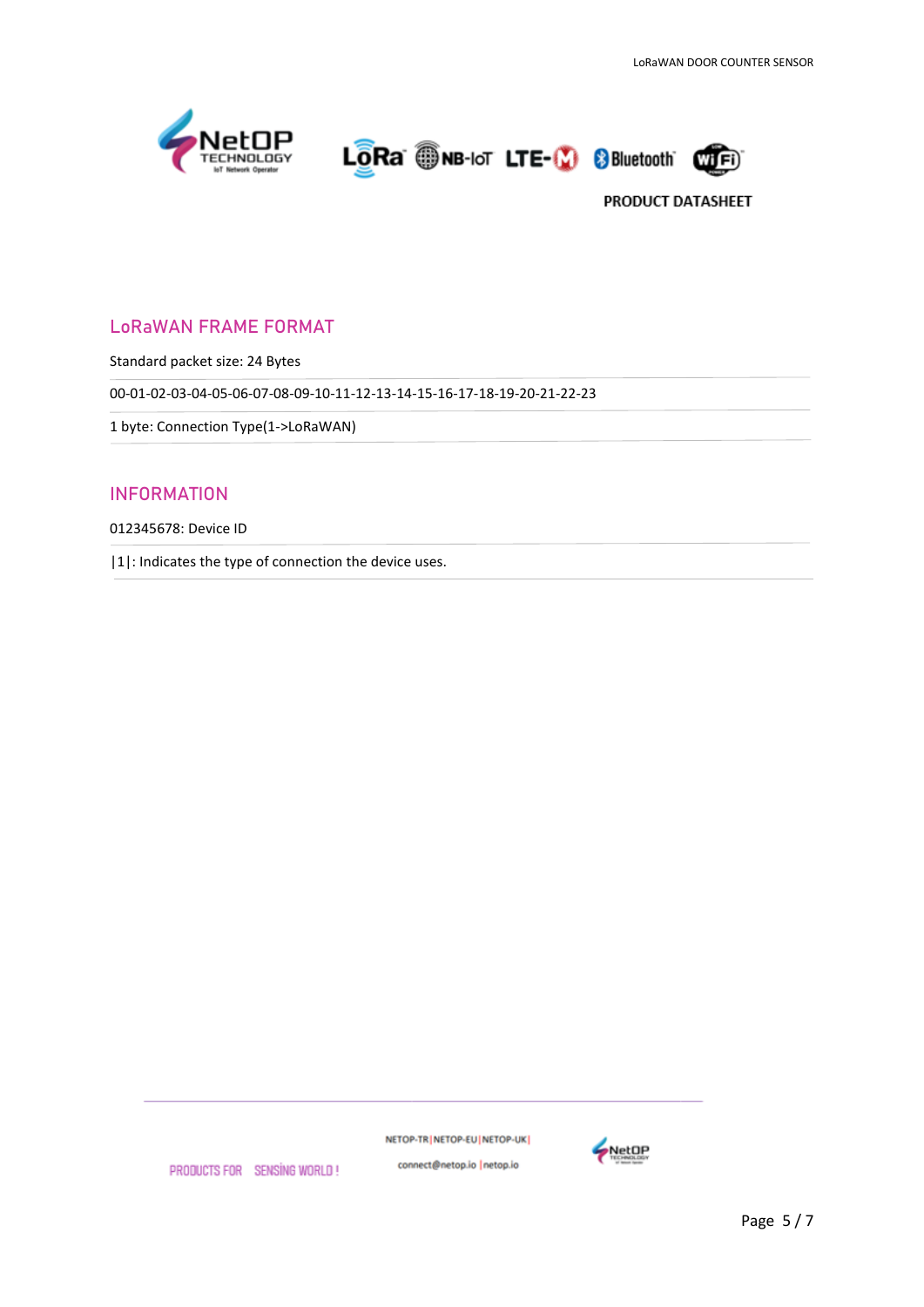





## **LoRaWAN DOOR COUNTER SENSOR PROTOCOL**

01-1C-00-01-00-02-YY-YY-YY-YY-YY-YY-YY-YY-YY-YY-YY-01-2C-25-01-12-0D-EF

01: Selected Slot (1 byte)

1C: Magnetic Door Counter Sensor Board ID (1 byte)

0001: 0x0001H -> 1D -> Open Counter (2 bytes)

0002: 0x0002H -> 2D -> Close Counter (2 bytes)

YY-YY: Empty Data (11 bytes)

012C: Sleeping Period 0x012CH -> 300D Seconds (2 bytes)

25: Payload Counter 0x25H -> 37D (1 byte)

01: Sensor Message Type Periodic (02->Sensor Message Type Interrupt) (1 byte)

12: Sensor FW Version (1 byte)

i.Main Version 1 ii.Sub Version 2

0DEF: 0x0DEFH -> 3567D -> 3567 mV -> 3.567 V (2 bytes)

NETOP-TR NETOP-EU NETOP-UK